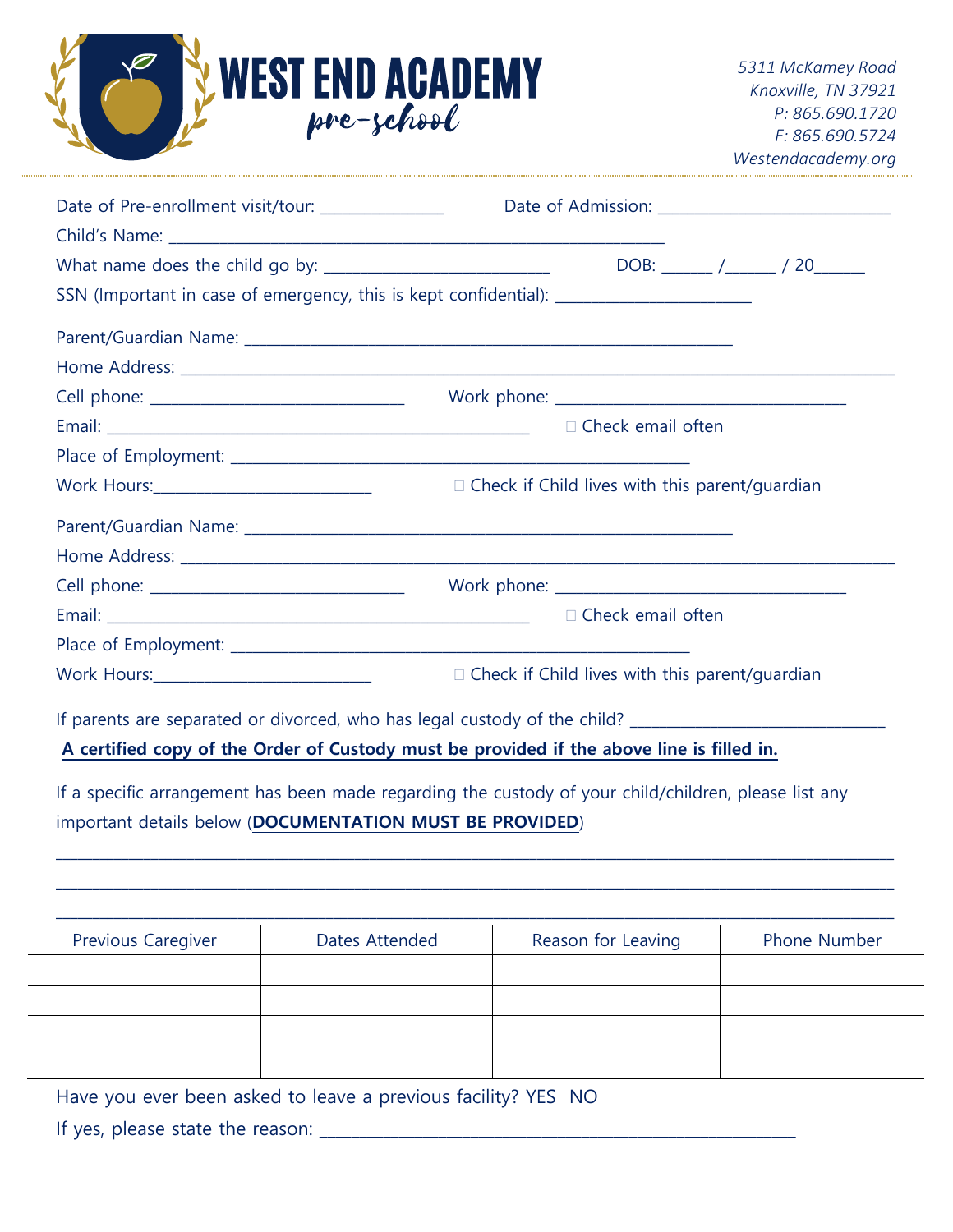| How would you describe your child's eating habits?                                                        |                                                                                                                |
|-----------------------------------------------------------------------------------------------------------|----------------------------------------------------------------------------------------------------------------|
|                                                                                                           |                                                                                                                |
| Does he/she feed himself/herself? YES NO                                                                  |                                                                                                                |
|                                                                                                           |                                                                                                                |
|                                                                                                           |                                                                                                                |
|                                                                                                           | Are there any foods that due to religion/other reasons, your child may not eat? ______________________________ |
|                                                                                                           |                                                                                                                |
| Is your child potty trained: YES NO                                                                       | Is your child currently potty training: YES NO                                                                 |
|                                                                                                           | Notes on potty training you feel relevant (reward system, accidents, etc). __________________________________  |
| Does your child take a nap: YES NO                                                                        |                                                                                                                |
|                                                                                                           |                                                                                                                |
| Where does your child sleep at home: Crib Bed                                                             |                                                                                                                |
|                                                                                                           |                                                                                                                |
| Do you use time-out at home: YES NO                                                                       |                                                                                                                |
|                                                                                                           | What type of reward system do you use at home and what behaviors get rewarded: ____________________            |
|                                                                                                           |                                                                                                                |
| Please list any other information about your child or family that you feel relevant to your child's well- |                                                                                                                |
|                                                                                                           |                                                                                                                |
|                                                                                                           |                                                                                                                |
|                                                                                                           |                                                                                                                |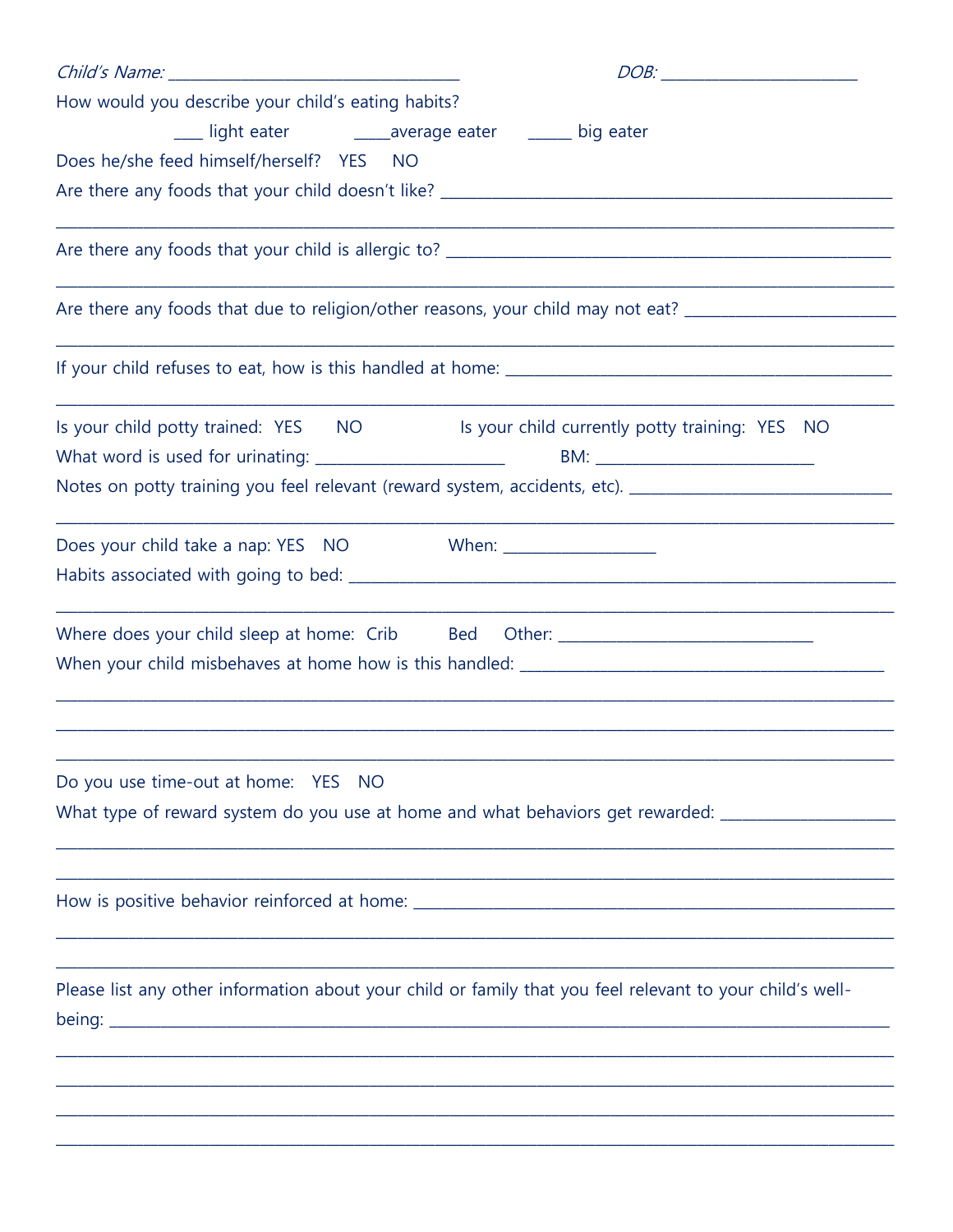| Child's Name: |  |  |
|---------------|--|--|
|               |  |  |

|               | <b>Health History Checklist</b>                                                                                                                                                                                                                                                                                  |        |              |                                                                                      |
|---------------|------------------------------------------------------------------------------------------------------------------------------------------------------------------------------------------------------------------------------------------------------------------------------------------------------------------|--------|--------------|--------------------------------------------------------------------------------------|
|               | These questions have been specifically designed to help us better serve your child on a daily basis or in an<br>emergency. It is important that you answer these questions to the best of your knowledge. The<br>information listed below will be confidential and will NOT be used for discriminatory purposes. |        |              |                                                                                      |
|               |                                                                                                                                                                                                                                                                                                                  |        |              |                                                                                      |
|               |                                                                                                                                                                                                                                                                                                                  |        |              |                                                                                      |
|               |                                                                                                                                                                                                                                                                                                                  |        |              |                                                                                      |
|               |                                                                                                                                                                                                                                                                                                                  |        |              |                                                                                      |
|               |                                                                                                                                                                                                                                                                                                                  |        |              |                                                                                      |
|               |                                                                                                                                                                                                                                                                                                                  |        |              |                                                                                      |
|               |                                                                                                                                                                                                                                                                                                                  |        |              |                                                                                      |
|               | Does your child take any medication on a regular basis: YES NO                                                                                                                                                                                                                                                   |        |              |                                                                                      |
|               |                                                                                                                                                                                                                                                                                                                  |        |              |                                                                                      |
|               | Has your child ever been hospitalized or had surgery: YES NO                                                                                                                                                                                                                                                     |        |              |                                                                                      |
|               |                                                                                                                                                                                                                                                                                                                  |        |              |                                                                                      |
|               | Please mark the following:                                                                                                                                                                                                                                                                                       |        |              |                                                                                      |
|               | N Child has accidents while sleeping                                                                                                                                                                                                                                                                             | Y      | N            | Child has a heart condition                                                          |
|               | N Child has asthma                                                                                                                                                                                                                                                                                               | Y      | <sup>N</sup> | Child has had worms                                                                  |
|               | Y N Child wheezes                                                                                                                                                                                                                                                                                                |        |              | Y N Child is hemophiliac (free bleeder)                                              |
| Y.<br>Y.<br>Ý | Child wears glasses or needs them<br>N                                                                                                                                                                                                                                                                           | Y      | N            | Child has immune system disease/concern                                              |
| Ý             | Child has had $2+$ ear infections in the last year<br>N                                                                                                                                                                                                                                                          | Y      | N            | Child has bladder issues                                                             |
| Ý             | Child has had tonsils removed<br>N                                                                                                                                                                                                                                                                               | Y      | N            | Child has issues with regular BM                                                     |
| Ý             | Child has tubes in ears<br>N                                                                                                                                                                                                                                                                                     | Y      | N            | Child has sinus issue/concern                                                        |
| Y<br>Y        | Child is epileptic or has seizures<br>N<br>Child has a speech delay/concern<br>N                                                                                                                                                                                                                                 | Y<br>Y | N<br>N       | Child has a history or behavioral concerns<br>Child has hearing aids/problem hearing |

 $\_$  ,  $\_$  ,  $\_$  ,  $\_$  ,  $\_$  ,  $\_$  ,  $\_$  ,  $\_$  ,  $\_$  ,  $\_$  ,  $\_$  ,  $\_$  ,  $\_$  ,  $\_$  ,  $\_$  ,  $\_$  ,  $\_$  ,  $\_$  ,  $\_$  ,  $\_$  ,  $\_$  ,  $\_$  ,  $\_$  ,  $\_$  ,  $\_$  ,  $\_$  ,  $\_$  ,  $\_$  ,  $\_$  ,  $\_$  ,  $\_$  ,  $\_$  ,  $\_$  ,  $\_$  ,  $\_$  ,  $\_$  ,  $\_$  , **\*\*All children must have an updated immunization record and physical examination on file.\*\***

 $\_$  ,  $\_$  ,  $\_$  ,  $\_$  ,  $\_$  ,  $\_$  ,  $\_$  ,  $\_$  ,  $\_$  ,  $\_$  ,  $\_$  ,  $\_$  ,  $\_$  ,  $\_$  ,  $\_$  ,  $\_$  ,  $\_$  ,  $\_$  ,  $\_$  ,  $\_$  ,  $\_$  ,  $\_$  ,  $\_$  ,  $\_$  ,  $\_$  ,  $\_$  ,  $\_$  ,  $\_$  ,  $\_$  ,  $\_$  ,  $\_$  ,  $\_$  ,  $\_$  ,  $\_$  ,  $\_$  ,  $\_$  ,  $\_$  ,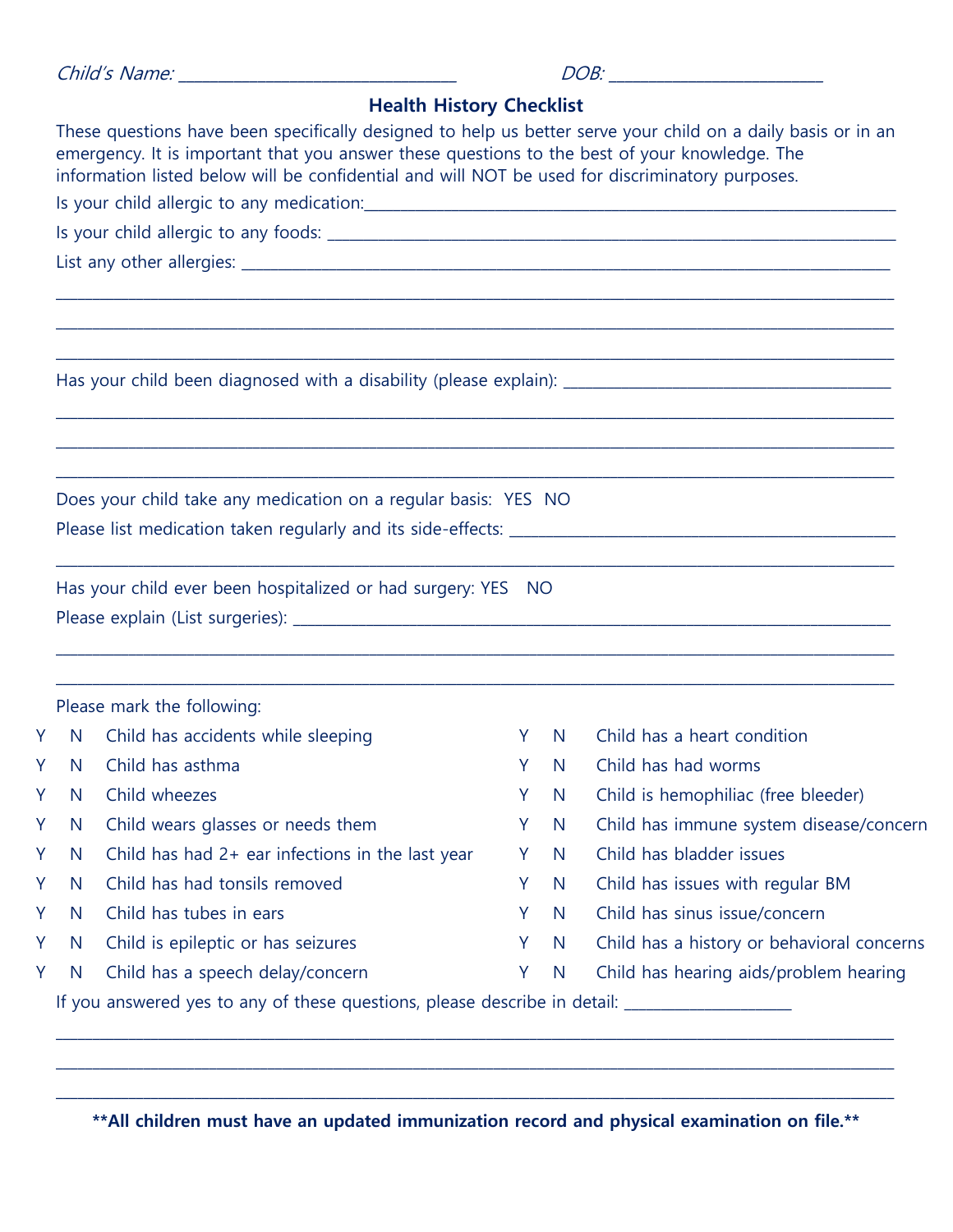|                                 | <b>EMERGENCY SHEET</b>                                                                                                                                                                                                               |  |  |
|---------------------------------|--------------------------------------------------------------------------------------------------------------------------------------------------------------------------------------------------------------------------------------|--|--|
|                                 |                                                                                                                                                                                                                                      |  |  |
|                                 |                                                                                                                                                                                                                                      |  |  |
|                                 |                                                                                                                                                                                                                                      |  |  |
|                                 |                                                                                                                                                                                                                                      |  |  |
|                                 | □ Check if Child lives with this parent/guardian                                                                                                                                                                                     |  |  |
|                                 |                                                                                                                                                                                                                                      |  |  |
|                                 |                                                                                                                                                                                                                                      |  |  |
|                                 |                                                                                                                                                                                                                                      |  |  |
|                                 |                                                                                                                                                                                                                                      |  |  |
|                                 | □ Check if Child lives with this parent/guardian                                                                                                                                                                                     |  |  |
|                                 | Phone: <u>with the state of the state of the state of the state of the state of the state of the state of the state of the state of the state of the state of the state of the state of the state of the state of the state of t</u> |  |  |
|                                 | Phone: <u>with the same and the same of the same of the same of the same of the same of the same of the same of the same of the same of the same of the same of the same of the same of the same of the same of the same of the </u> |  |  |
|                                 |                                                                                                                                                                                                                                      |  |  |
|                                 | <b>ALLERGIES</b>                                                                                                                                                                                                                     |  |  |
|                                 |                                                                                                                                                                                                                                      |  |  |
|                                 |                                                                                                                                                                                                                                      |  |  |
|                                 |                                                                                                                                                                                                                                      |  |  |
|                                 |                                                                                                                                                                                                                                      |  |  |
|                                 |                                                                                                                                                                                                                                      |  |  |
|                                 |                                                                                                                                                                                                                                      |  |  |
|                                 |                                                                                                                                                                                                                                      |  |  |
|                                 |                                                                                                                                                                                                                                      |  |  |
|                                 |                                                                                                                                                                                                                                      |  |  |
|                                 |                                                                                                                                                                                                                                      |  |  |
|                                 |                                                                                                                                                                                                                                      |  |  |
|                                 | If neither parent can be reached, please list one other person we may contact. (MUST be local and MUST BE on                                                                                                                         |  |  |
| <b>Authorized pick-up list)</b> |                                                                                                                                                                                                                                      |  |  |
|                                 |                                                                                                                                                                                                                                      |  |  |
|                                 |                                                                                                                                                                                                                                      |  |  |
|                                 | I, _______________________________, give West End Academy consent to seek emergency medical treatment for my                                                                                                                         |  |  |
|                                 | child, __________________________________, in the event of an accident, injury, sudden illness, or medical need.                                                                                                                     |  |  |
|                                 | Date: <u>Date: Distribution of the set of the set of the set of the set of the set of the set of the set of the set of the set of the set of the set of the set of the set of the set of the set of the set of the set of the se</u> |  |  |
|                                 |                                                                                                                                                                                                                                      |  |  |
|                                 | Date: _______________                                                                                                                                                                                                                |  |  |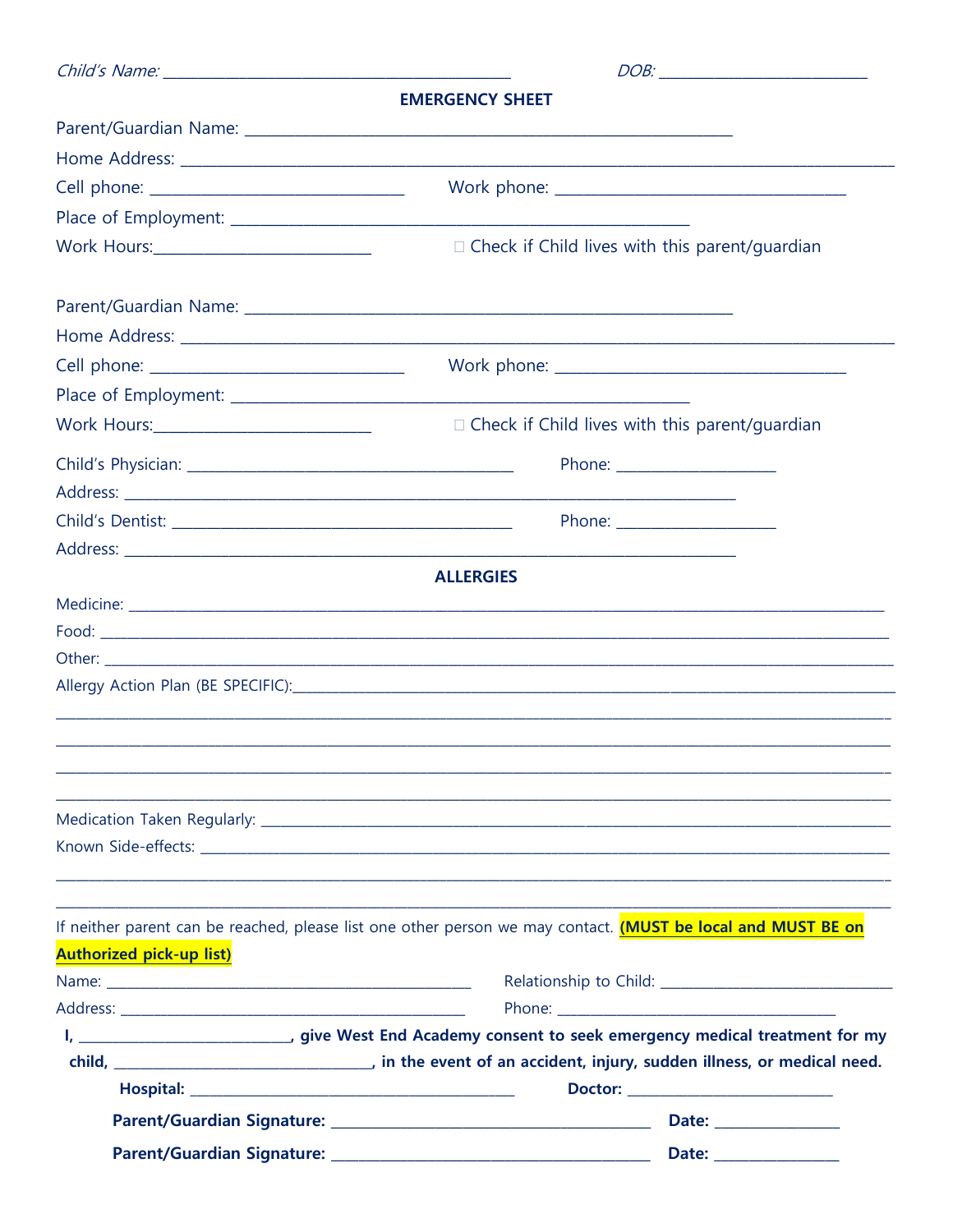## **Authorized Pick-up List**

**No more than 7 people may be added to this list. (Do NOT include the 2 parent/guardians from application on this list). PLEASE ENSURE EACH INDIVIDUAL BRINGS A VALID I.D. EACH TIME THEY PICK-UP YOUR CHILD.**

| Work Phone: ______________________________ |
|--------------------------------------------|
|                                            |
|                                            |
|                                            |
|                                            |
|                                            |
|                                            |
|                                            |
|                                            |
|                                            |
|                                            |
|                                            |
|                                            |
|                                            |

**I understand that my giving consent for these individuals to pick-up my child,** 

**\_\_\_\_\_\_\_\_\_\_\_\_\_\_\_\_\_\_\_\_\_\_\_\_\_\_\_, West End Academy will not be held liable for any harm done to the child while in the above-mentioned individuals' care. I also understand that both parent/guardians have equal rights to add/remove individuals from this list unless a parenting court order is provided.**

| Parent/Guardian Signature: | Date: |
|----------------------------|-------|
| Parent/Guardian Signature: | Date: |